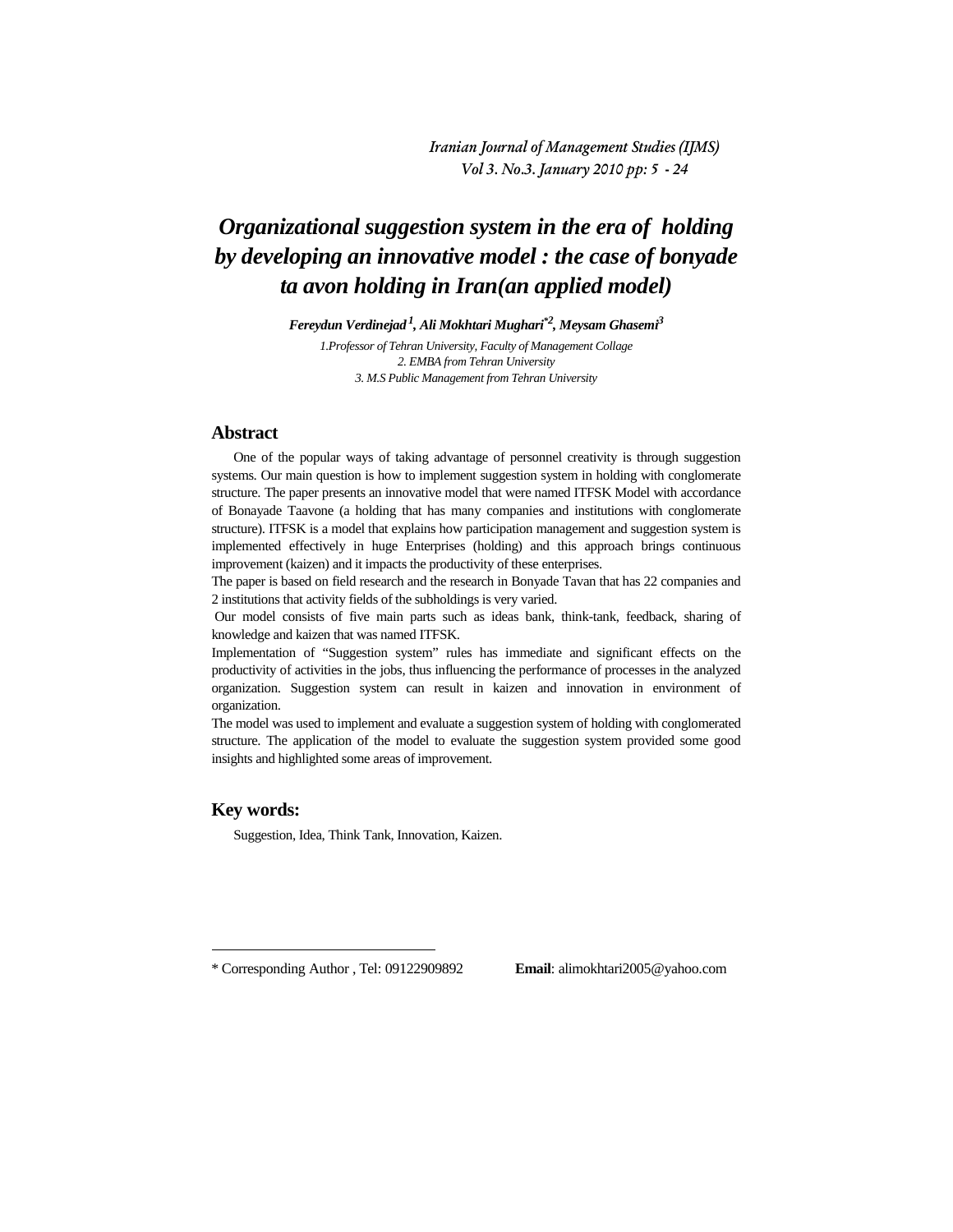# **Introduction**

The best ideas can come from any employee, anytime, anywhere; people naturally think of ways to make their jobs easier, faster, and more productive. Although these words are a truism, few organizations have effective systems to solicit ideas and then implement the best ones. In many companies when ideas are accepted from employees, it happens because the idea creator was persistent and vocal, and exerted a lot of personal energy. Having a system that makes it easy for employees to contribute ideas increases the likelihood that good ideas will be submitted. (Frese, Eric, and Cees, 1999)Strong, visible support by leadership lets everyone know that individual thinking and ideas are valued, and allows everyone to be more involved with the business (Nam, and Tatum, 1997)This in turn sets an improved climate for innovation (Metaxiotis, K. and Psarras, J. 2006)

 In this paper we will introduce our model for implementation of suggestion system in Bonyad for increasing productivity and cost reduction so that we can create knowledge based organization. Now we define key words to result in common point of views.

A suggestion system is a set of procedures that ensures that employee ideas are handled smoothly and fairly. It takes a great effort to get the flow of ideas started and sustaining that flow (Hartman, 2007).

Innovation is a process through which the organization creates and transforms new knowledge into useful products, services and processes for national and global markets –leading to both value creation for stakeholders and higher standards of living. The difference between invention and innovation is that invention is a new product or process, whereas innovation is a new value (Szmytkowski 2005). To turn invention into innovation requires different types of knowledge, capabilities, skills and resources. Innovation is a continuous process - often an effect of small incremental/ marginal changes in the product or process.

The innovation process is an "… iterative, cumulative and cooperative phenomenon …"

(Freel 2003) often with extra-organizational contacts. Within this context, innovation will be enhanced when cooperating with external sources (Freel, 2003). It is not only the organizational, sectional and local context that will have an effect on the application of existing theories. There is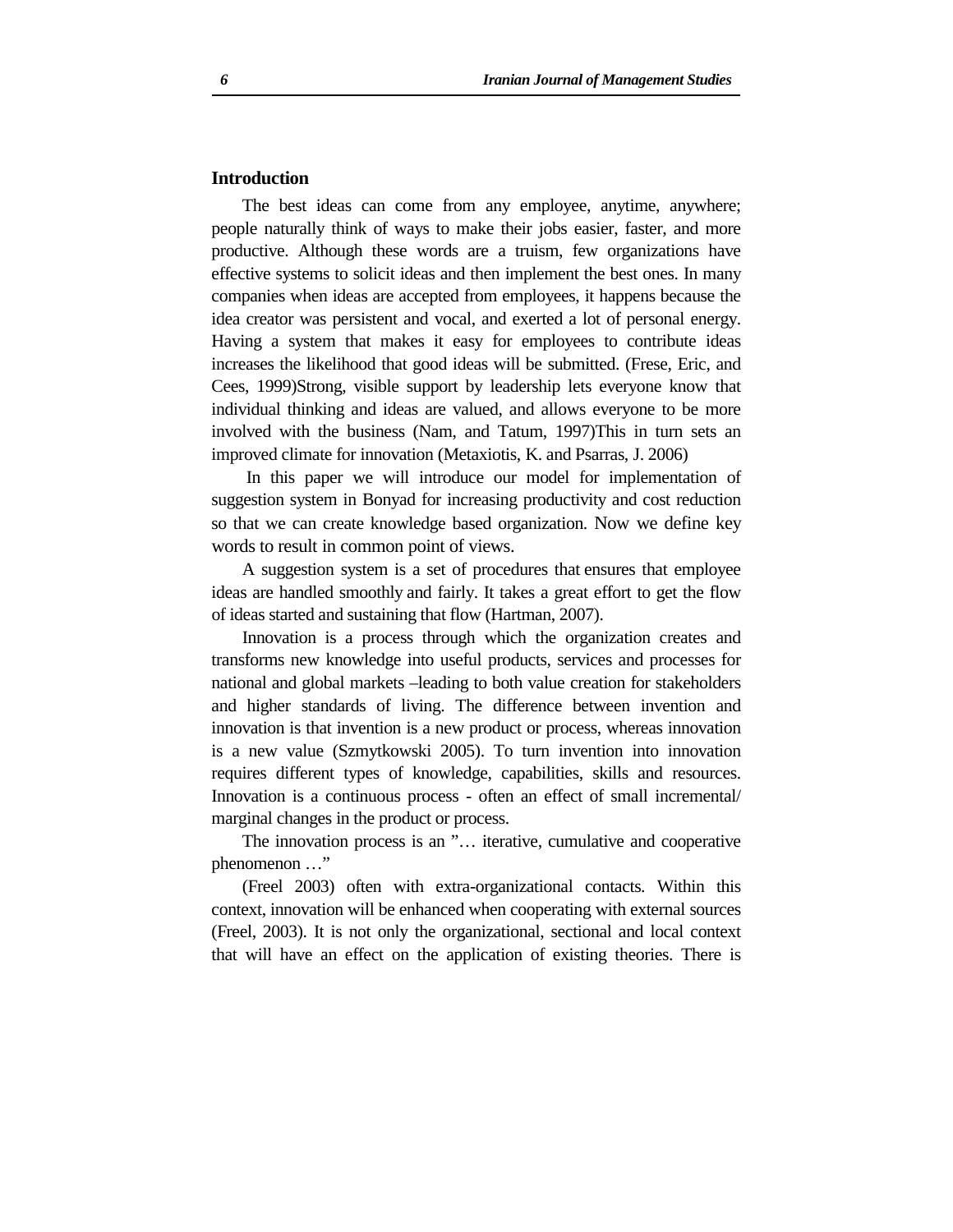evidence that country-specific characteristics will be influential too (Miozzo and Dewick, 2002).

In this paper, our main research question is how to implement suggestion system in holding with conglomerate structure. We are going to reach a practical model for huge holding with unrelated businesses. The secondary research questions are:

- 1. How can we improve business processes by implementation suggestion system in holding with conglomerate structure?
- 2. How can we reach kaizen by implementation suggestion system in holding with conglomerate structure?
- 3. How can we share knowledge by implementation suggestion system in holding with conglomerate structure?
- 4. How can we develop innovation process skills by implementation suggestion system in holding with conglomerate structure?
- 5. Research hypothesizes are:

# **Main hypothesis:**

There is a meaningful correlation between ITFSK model and implementation of suggestion System.

### **Secondary hypothesizes:**

- 1. There is a meaningful correlation between ITFSK model and knowledge sharing.
- 2. There is a meaningful correlation between ITFSK model and innovation.
- 3. There is a meaningful correlation between ITFSK model and kaizen.
- 4. It is meaningful correlation between ITFSK model and feedback system.

# **Kaizen and suggestion system**

Toyota calls their suggestion system "soui kufuu seido". The words "soui" means "creative idea" and "kufuu" is best described as "figure out" or "work out" and "seido" simply means "policy" or "system". In English, Toyota calls it the "Creative Ideas suggestion system". There are several unique aspects to this system which we will explore below as we address the four objections mentioned below (ohno,1991).

Kaizen covers every part of a business. From the tasks of laborers to the maintenance of machinery and facilities, kaizen has a role to play. All improvements will eventually have a positive effect on systems and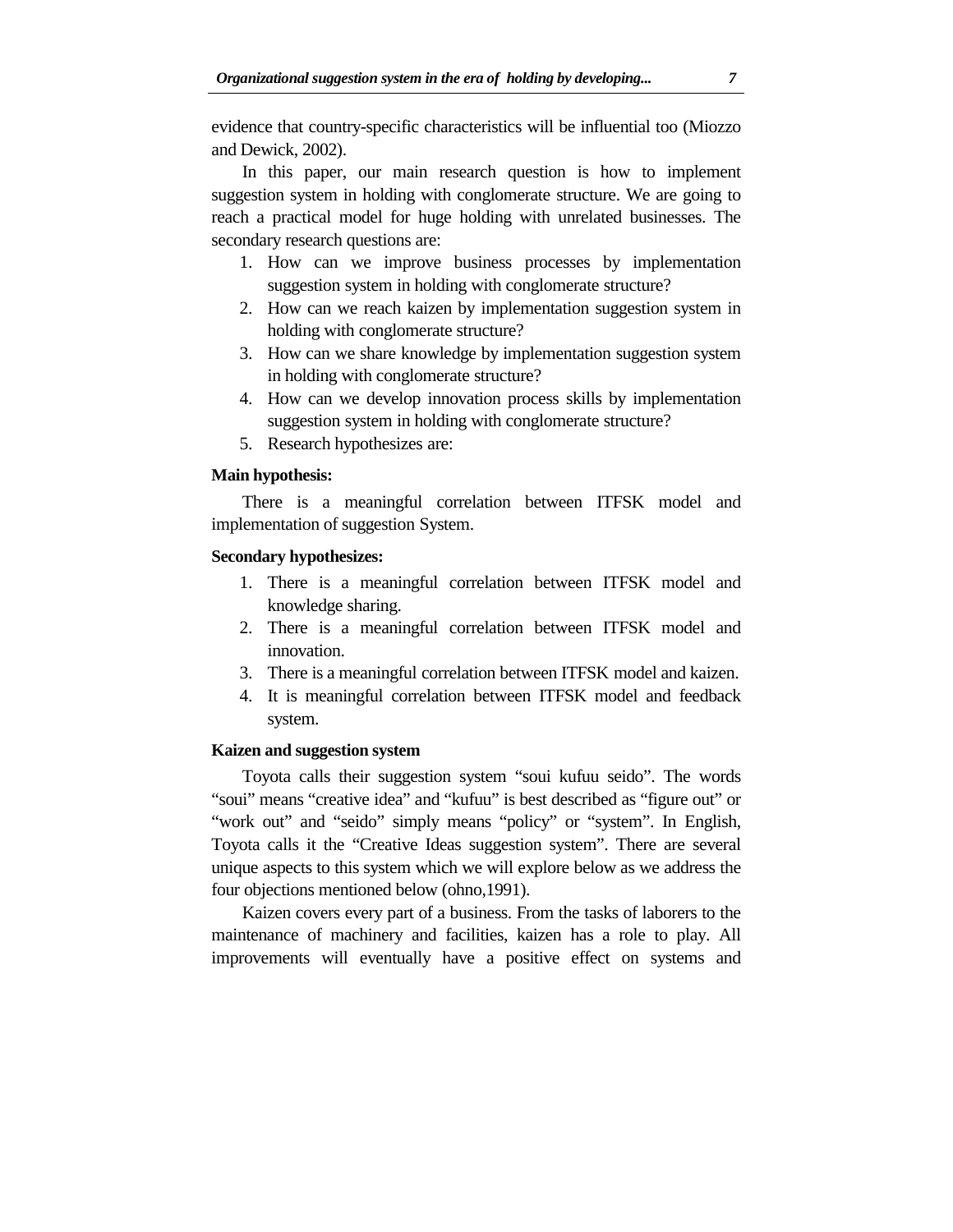procedures. Many top Japanese executives believe that kaizen is 50 percent of management's job, and really, kaizen is everybody's job! (Recht, Wilderom, 1998)

It is important for management to understand the workers role in kaizen, and to support it completely. One of the main vehicles for involving all employees in kaizen is through the use of the suggestion system. The suggestion system does not always provide immediate economic payback, but is looked at as more of a morale booster. Morale can be improved through kaizen activities because it gets everyone involved in solving problems.

In many Japanese companies, the number of suggestions made by each worker is looked at as a reflection of the supervisor's kaizen efforts. It is a goal of managers and supervisors to come up with ways to help generate more suggestions by the personnel.

Displaying goals, recognition and suggestions helps to improve communication and boost morale In Bonyad Taavon holding.

Kaizen begins when the personnel adopts a positive attitude toward changing and improving the way they works. Each suggestion leads to a revised standard, and since the new standard has been set by a workers own volition, he takes pride in the new standard and is willing to follow it (Stenmark, 2000).

If, on the contrary, they are told to follow a standard imposed by management, they may not be willing to follow it. Thus, through suggestions, employees can participate in kaizen in the workplace and play an important role in upgrading standards (Slaughter, 1998).

In general, Japanese managers have an easier time implementing employee suggestions than managers in the U.S. Japanese managers are more willing to go along with a change if it contributes to any of the following goals:

- $\triangle$  Making the job easier  $*$   $\triangle$  Making the job more productive  $*$
- ♦ Removing drudgery from the job ♦ Improving product quality
- ♦ Removing nuisance from the job\* ♦ Saving time and cost\*
- ♦ Making the job safer\* (Fairbank, Williams, 2001)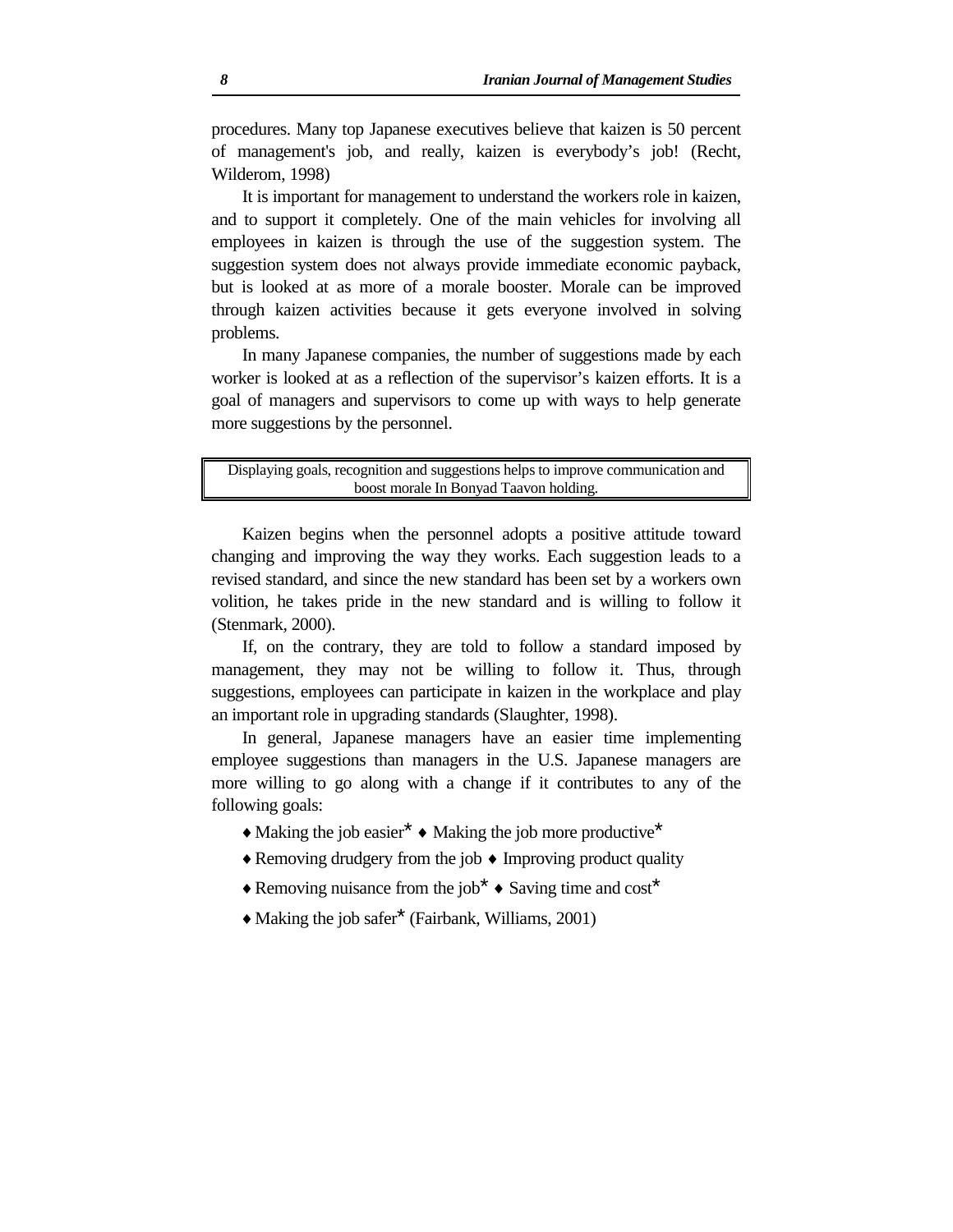# **Process-oriented thinking**

Another change you will notice with kaizen is that it generates a process oriented way of thinking. This happens because processes must be improved before you get improved results. In addition to being process oriented, kaizen is also people-oriented, since it is directed at people's efforts. (Amabile, 1996)

A process-oriented manager should be people-oriented and have a reward system based on the following factors:

- Discipline
- Participation and involvement
- Time management
- Morale
- Skill development
- Communication

#### **Kaizen vs. innovation**

Kaizen vs. innovation could be referred to as the gradualist-approach vs. the great-leap-forward approach.

Innovation is characterized by major changes brought on by technological breakthroughs, or the introduction of the latest management concepts or production techniques.( Carrier, C. 1998) Kaizen, on the other hand is subtle, slow, and maybe even boring. The results of kaizen are not often immediately visible. kaizen is continuous, while innovation is a oneshot deal. To further this comparison, innovation is technology and moneyoriented whereas Kaizen is people-oriented and process-oriented.

In the U.S., a middle manager can usually obtain support for innovative projects because those projects offer a return on investment that is hard to resist. However, when an organization manager wants to make a small change in the way his personnel perform a task, obtaining management support can be difficult. This is so, because it's a small improvement that does not immediately show a large return on investment. (Turrell, 2002)

Kaizen does not call for a large investment to implement it, but it does call for a great deal of continuous effort and commitment. For implementation kaizen, we need only simple techniques. Often, common sense is all that is needed. On the other hand, innovation usually requires sophisticated technology, as well as a huge investment. (Van Dijk, Van Den Ende, 2002) In this paper, when we explain our innovative model, it will be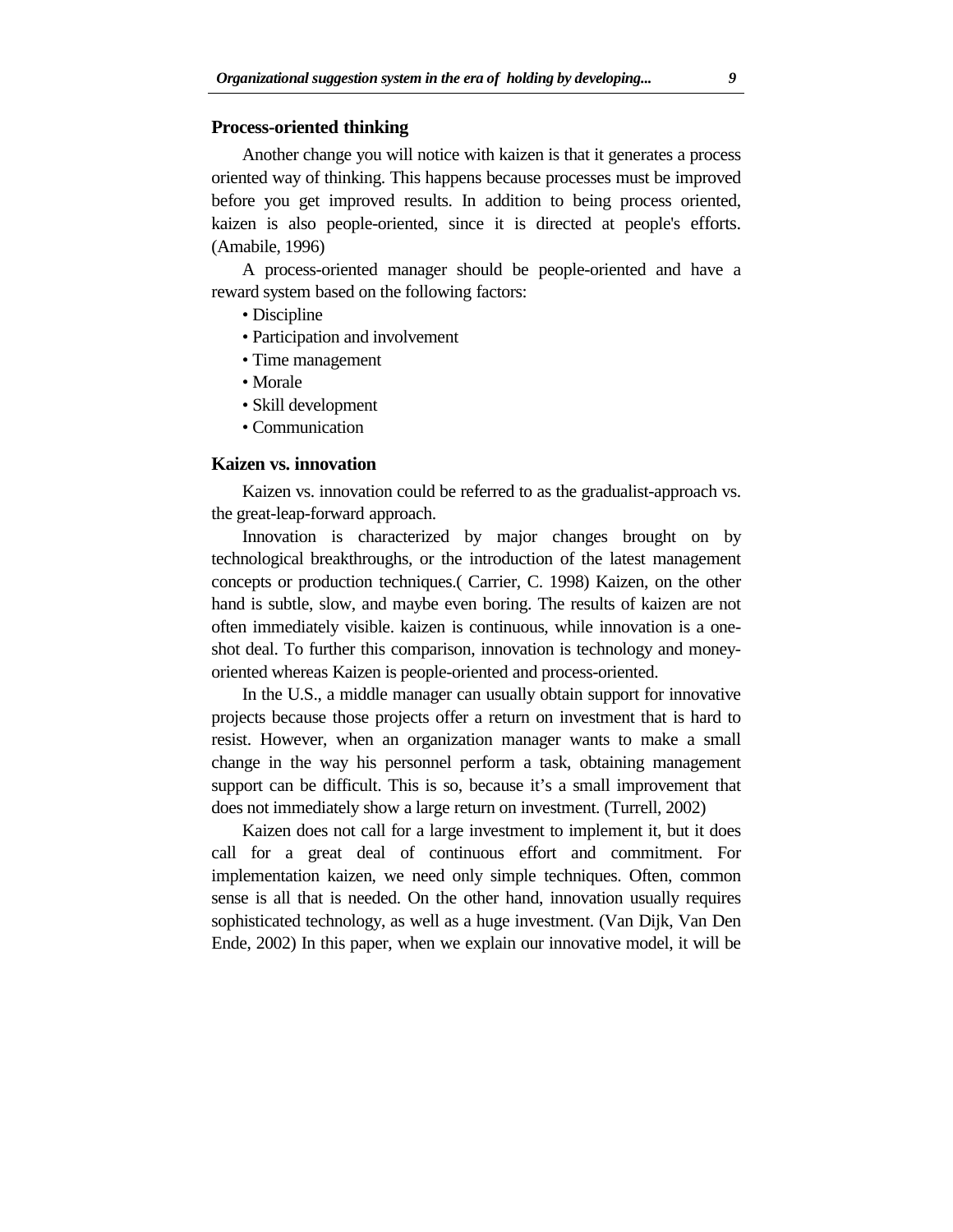indicated suggestion system can result in kaizen and innovation in environment of holding.

# **Integration of innovation into business need (In Bonyade Taavon holding)**

One of the popular ways of taking advantage of employee creativity is through suggestion systems. Creativity is basic human capability (Fairbank and Williams, 2001). However, in a civilized society, ideas cannot be forced out of people, people themselves need to volunteer them (Pluskowski, 2002). Suggestion systems primarily consist of administrative procedures and infrastructure for collection, judging and compensating ideas, which are conceived by employees of the organization (Van Dijk and Van Den Ende, 2002) In addition, suggestion systems have the capability of being all inclusive by being able to focus on capturing ideas from all staff, and not just ideas from identified few smart staff (Fairbank and Williams, 2001)

Organizations should encourage employees to be innovative. It is important to motivate employees and increase their commitment to innovation. When people face new and challenging situations, their needs for competence can be satisfied by performing creatively.

Training can be given to employees on the innovation process, as part of the business need and infrastructure already exist. It is useful for the organization to spell out what specific business need it intends to address – higher sales, lower cost, short turnaround time, better product or service in order to ensure that employees is involved in the training and initiative.

With conglomerate Structure in Bonyad Ta avone, there are variety businesses for integration of innovation. It is useful to gather problems of subholdings and classify to some categories. We can meet a think tank oriented to the problem.

Adoption is, first of all, a communication process through which uncertainty about a newsolution is reduced and the perception to benefit from the solution is increased. In construction industry adoption is challenging (Hartmann, 2007).

In the construction sector, new ideas are seldom adopted by the company, as in mass production industries, but rather into specific projects (Slaughter, 1998; Winch, 1998). In addition, the products of the construction sector are large, complex, long lasting and created by a temporary project organization. The innovations often affect more than one organization in the process making it harder for a single company to adopt something new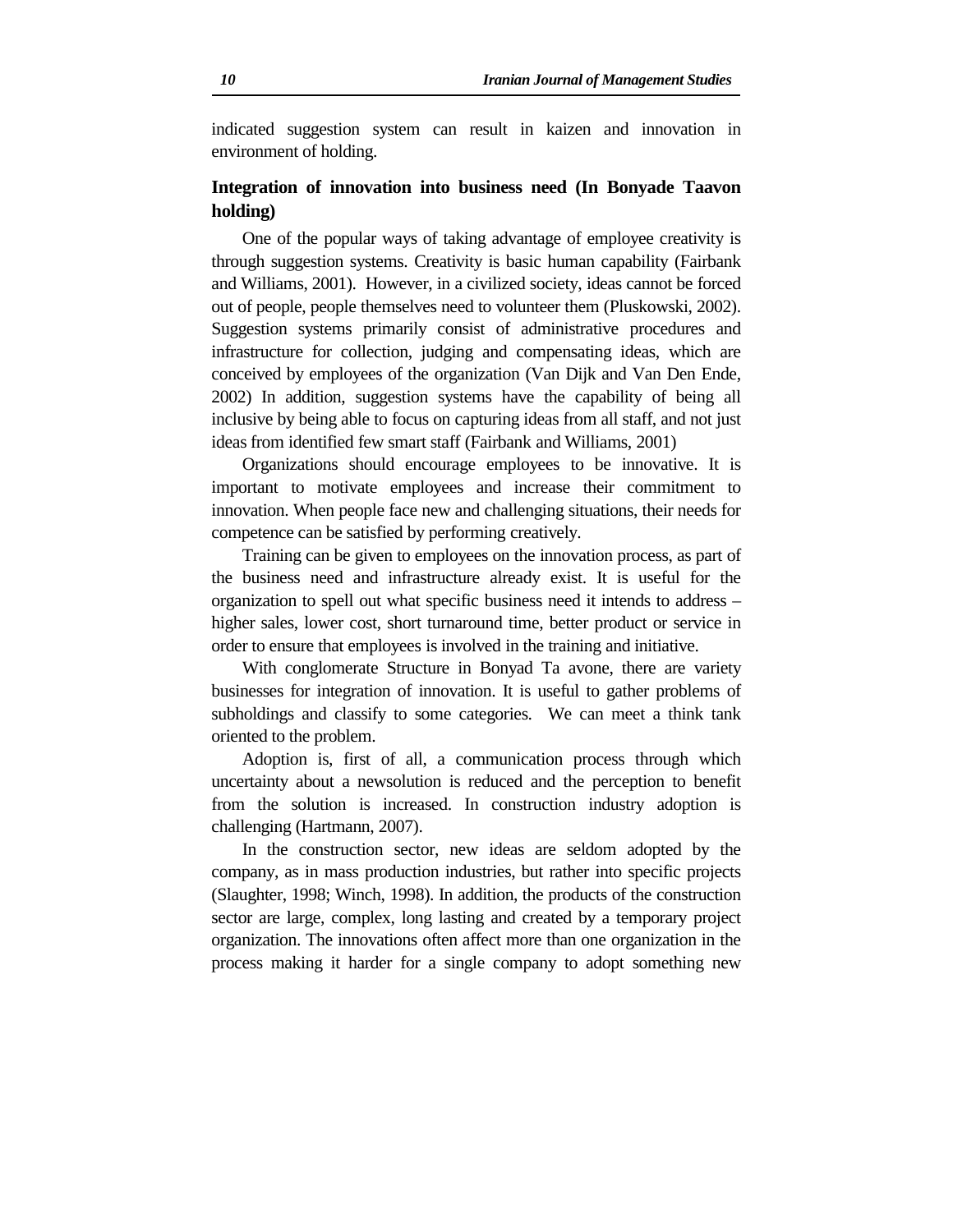(Miozzo and Dewick, 2004). Since the organizational context of the projects is defined through the choice of procurement and contractual forms chosen by the client it is clear that clients have a profound role to play in providing an organizational context in favour of innovation and innovation diffusion.

For innovation we must have creative environment for creation innovative organization. We describe it in figure 1 as follows:



**Figure1:Integrated Of Innovation In Buisness Need** 

## **Development of Innovation Process Skills**

Research has shown that skills in the innovation process can be learned, nurtured and managed (Basadur and Gelade 2006). It is therefore important to train employees from top management downwards in skills of the innovation process. Top management must also develop specific strategies to maintain the innovation skills in their daily lives. They must lead the way by learning and visibly using the innovation process to create new managerial activities and new organizational structures to engage the rest of the members of the organization in applying the process daily. These activities include rewarding, modeling, publicizing, providing resources, coaching and teaching and visibly taking risks to promote the change-making process (Basadur and Gelade 2006). Figure2 shows three approaches for developments in Bonyad holding.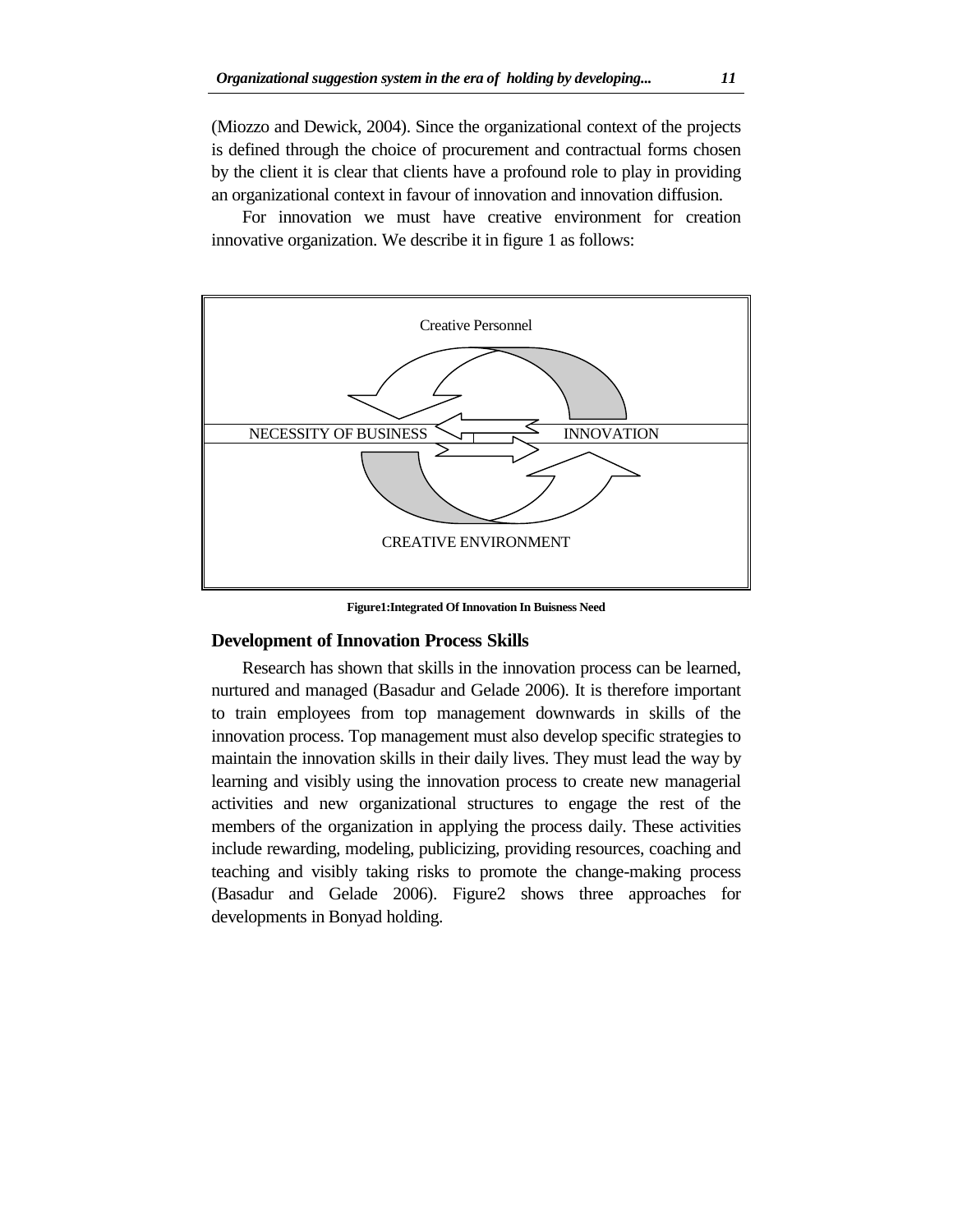

**Figure 2:Approaches of development of innovation process skills in bonyad holding** 

## **Beyond employee suggestions in holding**

However, when dealing with old problems that were never adequately resolved, ideas contributed by employees tend to be restatements of old ideas and therefore have little capacity to solve the problem. (Verespej, 1992) Breakthrough ideas are needed that have never before been put forward. In these cases an intensive problem solving process is called for. Generically called "creative problem-solving", these workshops dig deeply to get past all the easy and obvious ideas that have already been addressed. (Păunescu, Purcărea, Pantea, 2008).

Only by emptying the box can one get out of the box, so attention is paid to really and truly emptying the box completely before attempting to use any of the "out of the box" techniques. The techniques to force thinking out of the box generate truly innovative ideas that have never been raised before. A simplified diagram of a creative problem-solving process is shown in Figure3. Notice that the five sections are identified as (1) Problem identification, (2) Think tank meeting oriented to identified problem (3) Brain storming and idea generation (4) idea selection (5) implementation and control. This process pays special attention to clearly defining the right problem, and then goes far beyond traditional brainstorming by using "pattern-breaking thinking" which creates breakthrough ideas.

To more easily reach consensus on the best ideas, criteria are used to make the selections. Some processes take the unusual step of working to improve each selected idea to increase its chance of success. For each idea that makes the final cut (4-6 ideas), a project plan should be created with names of those who accept responsibility for taking the next steps and the dates expected to complete the next steps (Uden, Kekäle, Naaranoja, 2007).

In summary, Employee Suggestion Systems and creative problemsolving are complementary ways that together can overcome the dilemma of involving every employee in solving business problems while finding breakthrough yet workable solutions when required ( Ford, 1996) (Oldham, Cummings, 1996).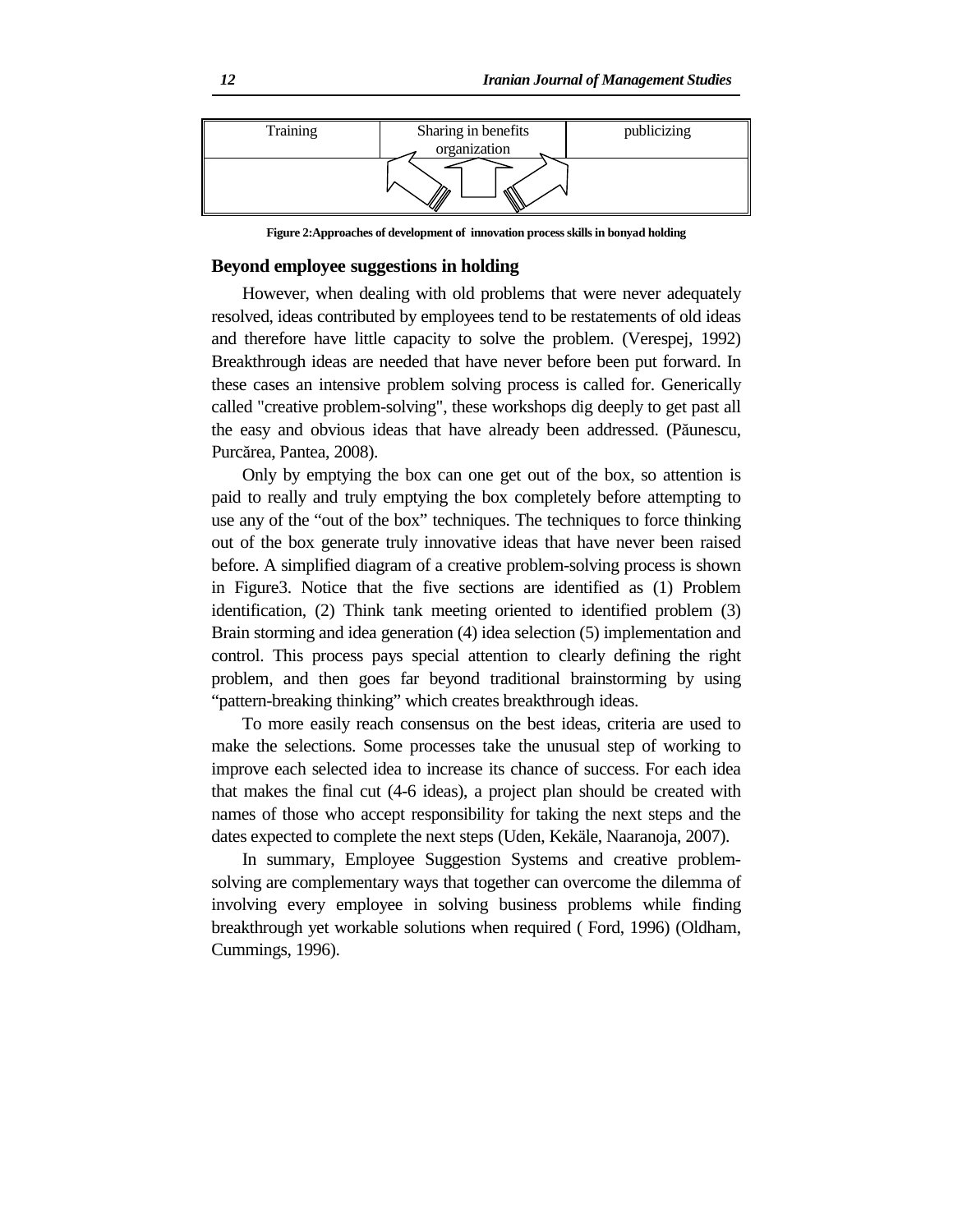

**Figure3: Procedure steps in creative problem solving** 

#### **Criteria for evaluating suggestions**

A suggestion is a written constructive idea submitted to management by one or more

employees to improve directly the operations and processes of the organization (Szmytkowski, 2005). To receive an award, each suggestion must meet one or more of the following criteria:

1. Make a savings in labor, material supplies or energy.

2. Introduce new or improved methods, equipment or procedures.

3. Eliminate unnecessary or redundant methods, procedures or equipment.

4. Improve working conditions and employee morale.

5. Improve public relations and communication with the general public.

6. Improve productivity, cost reduction, value engineering or other things result in kaizen in holding.

Utilization of the above criteria in Bonyad Ta avone is dependent on conditions of sub holdings and situation of companies field. Table 1 shows mains criteria for evaluation of suggestion for giving awards:

**Table1:Criteria for evaluating suggestions in Bonyad holding**

| Improvement  | Improvement | Elimination | Cost<br>Reduction | Value<br>Engineering | Kaizen<br>Activity |
|--------------|-------------|-------------|-------------------|----------------------|--------------------|
| Productivity | Ergonomics  | Muda(Waste) |                   |                      |                    |

In an article in the June 2003 issue of Quality Digest, author Norman Bodek reveals that the savings through a "Quick &Easy Kaizen" suggestion system at Technicolor range from \$50

to \$200 per idea, with some as high as \$30,000. According to Bodek, as of September 2003 Technicolor calculated they were saving \$3,000 per employee per year.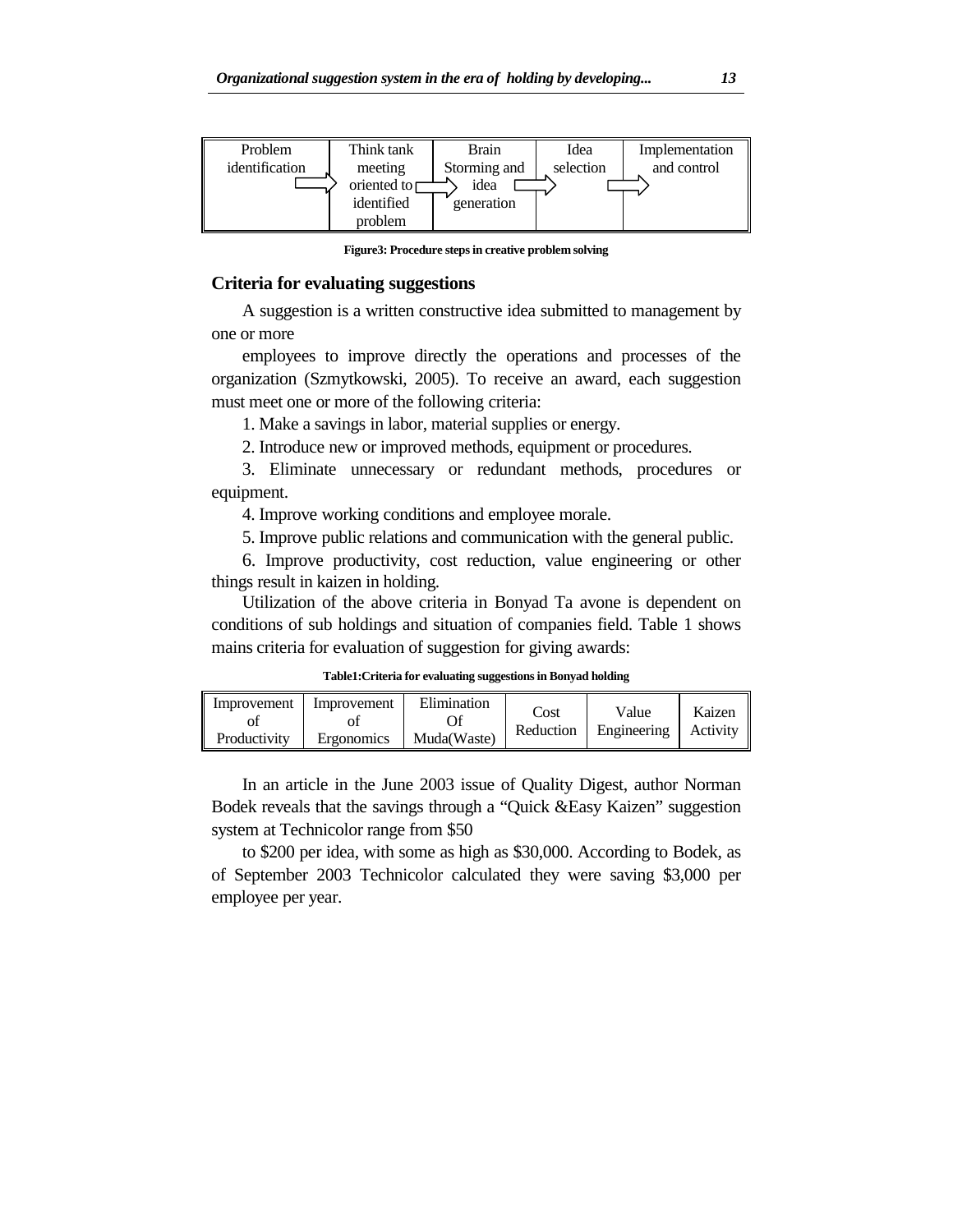#### **Pay awards in holding**

As per the ISO 9241-11 document (1998) guidance on usability issued by International Organization for Standardization, usability is defined as: "the extent to which a product can be used by specified users to achieve specified goals with effectiveness, efficiency and satisfaction in a specified context of use" (wikipedia, 2005). The most widely accepted definition of usability is the one proposed by Jakob Nielsen (2003).

Reward is key element identified as a major success factor for suggestion system (Woodman et al. 1993; Amiable, 1996; Oldham and Cummings 1996; Fairbank and Williams, 2000; Brief and Aldag, 1977; Frese et al, 1999; Carrier, 1998; Recht and Wilderom, 1998; Stenmark, 2000). This factor focuses on incentives given to workers for submitting ideas via suggestion systems

The exact amount of the award shall be determined by the committee for any suggestions

judged to be acceptable. Generally, the cash award will not exceed 10% for suggestions with

one-time savings and 15% for suggestions with recurring savings, with no award to exceed a

total of an amount for example \$500. However, the committee may recommend to the Bonyad administrator that larger amounts be awarded in cases that the committee judges the suggestions to be exceptional. (Kuramaswamy, Love, Dulaimi, Rahman, 2004)

In determining the amount of the award, the committee shall consider the significance and

extent of the suggestion's applicability to other companies and institutions in this holding.. Those with general application to all or most companies shall receive the maximum award. For example suggestions that result in cost reduction in 20 companies in Bonayd holding.

The minimum cash award shall be an amount for example \$25. In the case of intangible suggestions, when the value cannot be measured in actual dollar savings, the committee shall determine the amount of the award which shall not exceed an amount for example \$100.

At the discretion of the holding administrator, cash awards will normally be funded out of the

budget of the department that will receive the benefit. If more than one department will benefit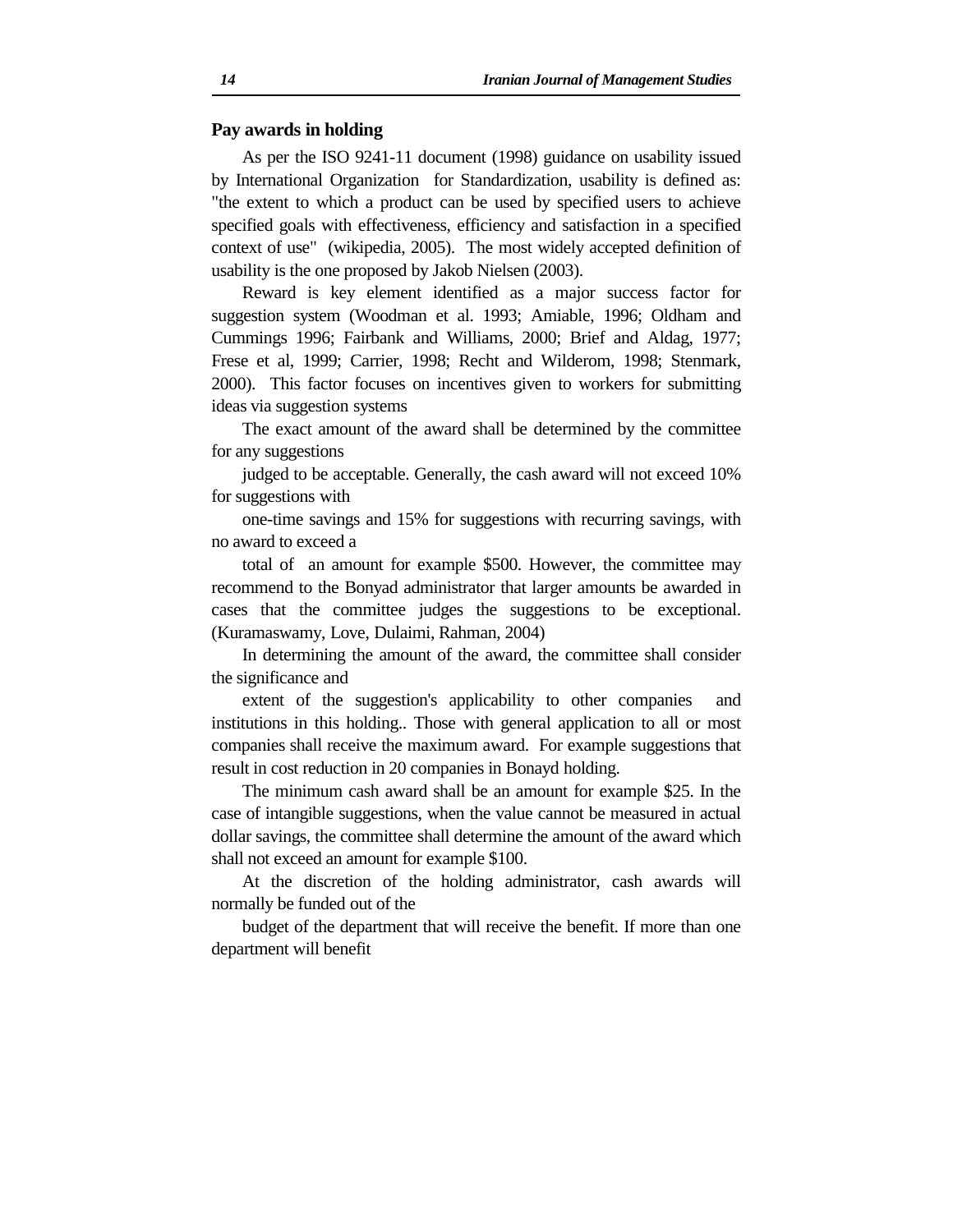from a suggestion, the cash award will be funded from all affected departments on a pro-rata

basis or from other budgetary sources. We named this method benefit share that means personnel share in creation benefits of suggestions in organization. Figure 4 shows extent usage of suggestions for companies and institutions of Bonyad:



# **Designing the suggestion system model In Bonyad Tavaon (ITFSK model)**

ITFSK is an innovative model for implementation of suggestion system in such companies that has conglomerated holding structure with variety of activities. In this model, we give ideas and save in Ideas Bank In holding company. The bank of ideas are divided to seven categories such as civil, energy, economics and investment, cultural, production, IT and public fields. When ideas are categorized to associated fields, think thank of that field is established and then results of think tank meeting flows to associated companies and institutions. Companies and institutions apply these ideas and after usage of ideas, results and outputs of application of ideas are recorded. The records flows into holding company as feedback. In holding successful experiences flows as sharing of knowledge. In this interactions from field ideas bank to Continuous, we confront continues improvement(Kaizen).In think thank this is used using different techniques such as Delphi system, AHP, Expert choice, Scenario.

Suggestion system can result in kaizen and innovation in environment of organization.

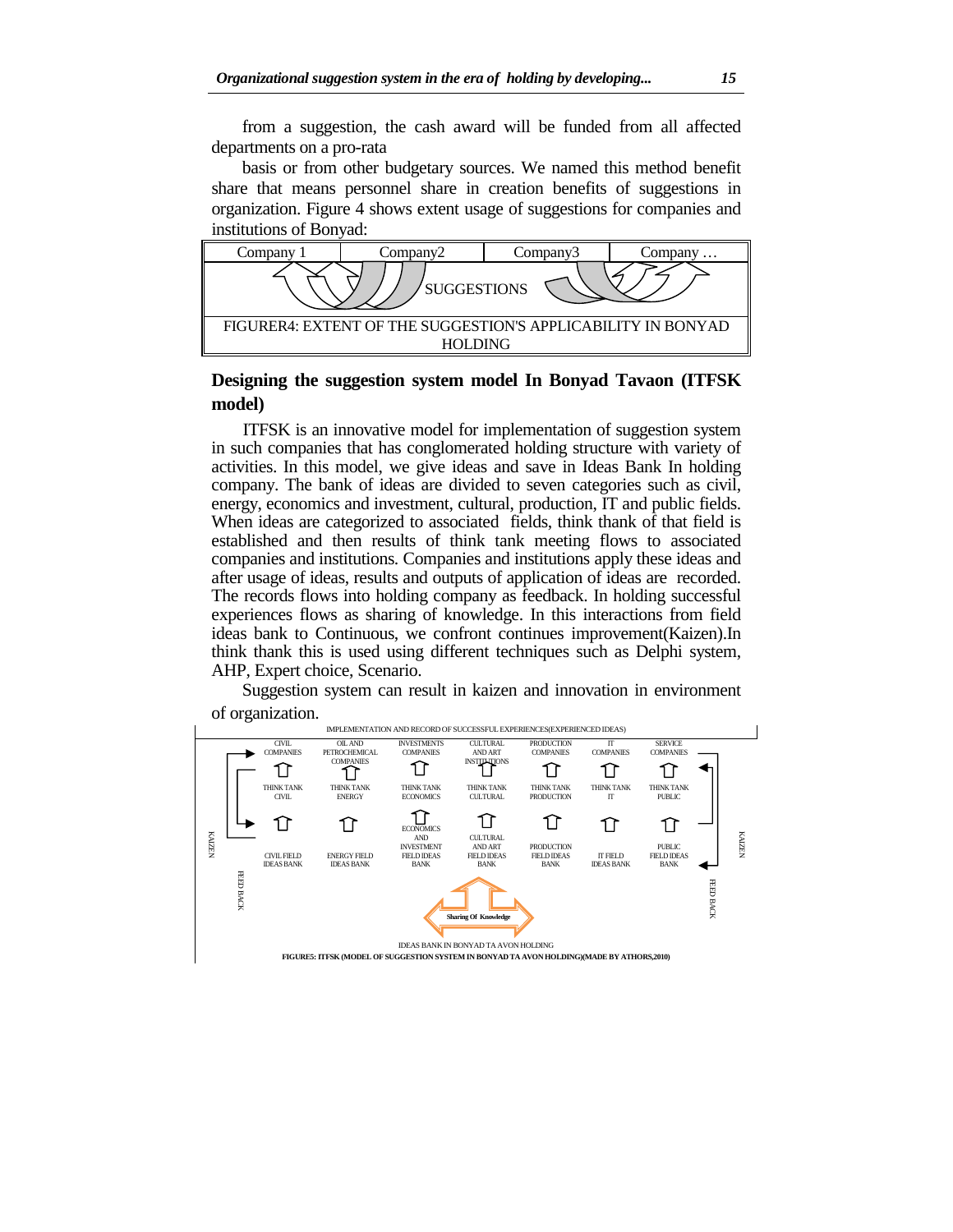#### **Feedback**

One other success element for suggestion system is appropriate and timely feedback (Axtell et al., 2000; Fairbank and Williams, 2001; Turrell, 2002; Ford, 1996; and Amabile, 1996). Feedback is important for application, because having no feedback can lead to personnel's feeling ignored and dissatisfied. In addition, all the investigated idea management models recognize the importance of feedback. Feedback can also help in error discovery where personnel can further improve the quality of their ideas based on the feedback they receive. In addition, feedback can improve efficiency as personnel will have the system coordinator / suggestion, to committee comment on their ideas over a period of time, to have better understanding the functioning of the suggestion system. By applying usability guidelines, feedback can be further divided into the mechanism of feedback and the promptness in providing the feedback. As in the case of rewards, feedback should also be flexible in its delivery using e-mail, verbal, or specially designed certificate. Applied studies on websites show that long loading time for websites or providing information increases user frustration and decreases traffic (Nielsen, 2003). Thus, making a case for, making the feedback faster, in order to make it more usable. Finally feedback should be detailed enough to aid personnel know the status of their idea, how to receive the reward (if any) and if it was rejected, and why?

#### **Sharing of knowledge**

Knowledge sharing culture needs to be created in the organization. One method for knowledge sharing is to use online communities. **(**Pollard, 2006).This helps to establish community of practice. It is also important to bear in mind that employees with highly specialized knowledge, who bring new ideas and experiences, should be recognized and rewarded to make knowledge sharing a reality in the organization that supports innovation (Popadiuk, Choo, 2006, Pluskowski, 2002).

## **Method:**

Our method is field research in Bonyad Ta avon holding and it is applied research that data were gathered with survey research. For data analysis, we had used descriptive research as type of correlation .The questionnaires are distributed among managers and key experts in different businesses of Bonyad Ta avon holding.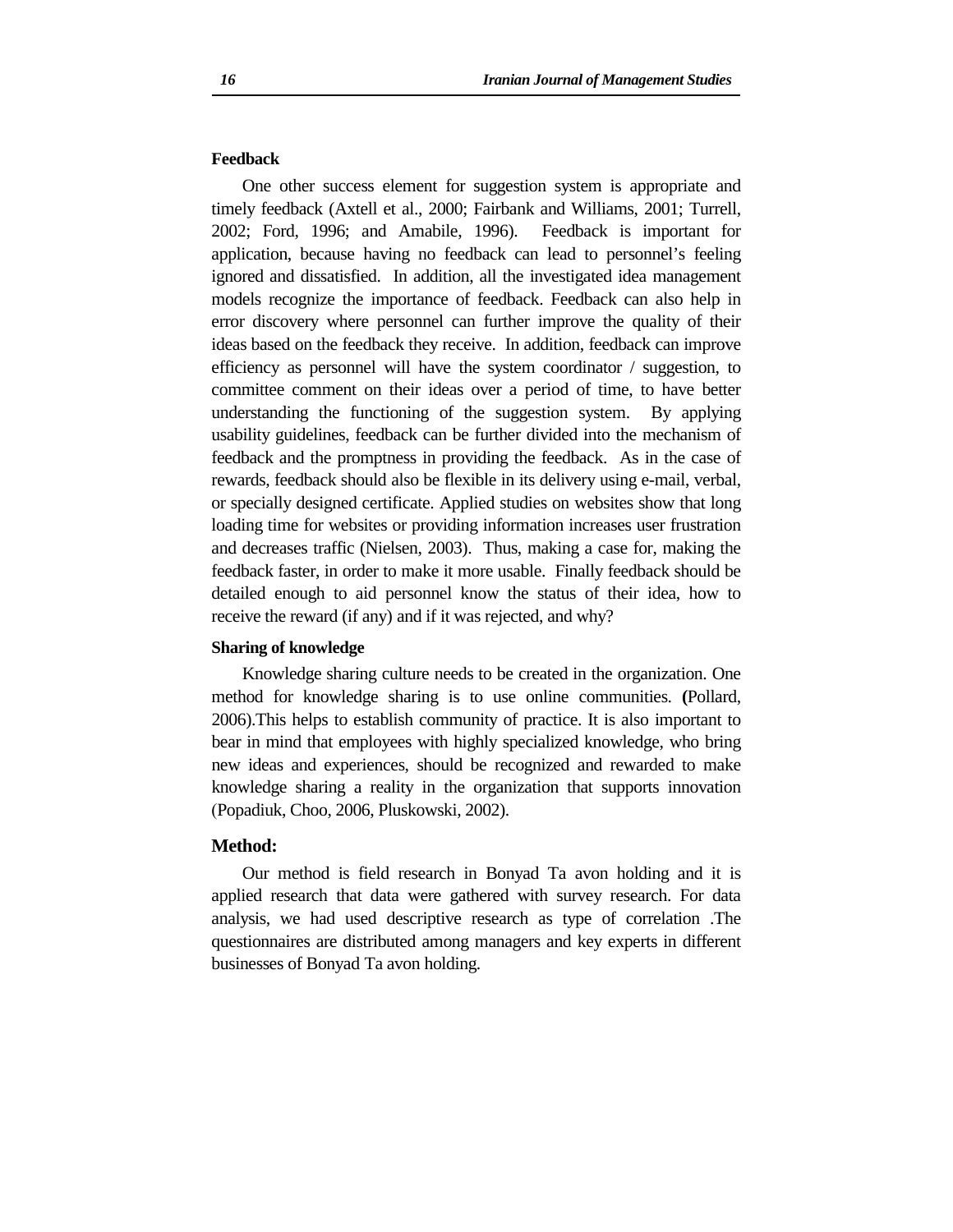#### **Reliability an validity and reliability:**

We designed a questionnaire and some experts and professor to express their comments and then we corrected our questionnaire based on idea of those experts.

For validity, we had done pretest with 30 questionnaires in the target population and Kronbakh alpha coefficient calculated 0.83 by SPSS software.

#### **Research findings:**

The main hypothesis had verified the relation between ITFSK model and suggestion system with 0.01 error level based on information of table 2.  $(r=0.701)$ 

**Table2:Spearman Correlation Coefficients between ITFSK model and suggestion system** 

| Independent Variable | Spearman correlation coefficient | P Value   |
|----------------------|----------------------------------|-----------|
| <b>ITESK MODEL</b>   | 0.701                            | $0.000**$ |

Explanation: \*\*0.01 error level, \*0.05 error level

Based on table3, it is showed the correlation between secondary independent variables of ITFSK model and suggestion system. Innovation is the highest correlation with suggestion system. Then, secondary hypothesizes were verified.

**Table3: Spearman Correlation Coefficients between secondary independent variables of ITFSK model and suggestion system** 

| Independent<br>Variable | Secondary<br>Independent<br>Variables | Spearman correlation<br>coefficient | P Value   |
|-------------------------|---------------------------------------|-------------------------------------|-----------|
| <b>ITFSK MODEL</b>      | <b>KNOWLEDGE</b><br><b>SHARING</b>    | 0.345                               | $0.000**$ |
|                         | <b>INNOVATION</b>                     | 0.369                               | $0.035*$  |
|                         | <b>KAIZEN</b>                         | 0.251                               | $0.003**$ |
|                         | <b>FEEDBACK</b>                       | 0.330                               | $0.000**$ |

Explanation: \*\*0.01 error level, \*0.05 error level

Based on table4, the results of priorities of secondary independent variables in the recommended model are: innovation, knowledge sharing, kaizen and feedback and innovation has the first grade mean in ITFSK model (suggestion model).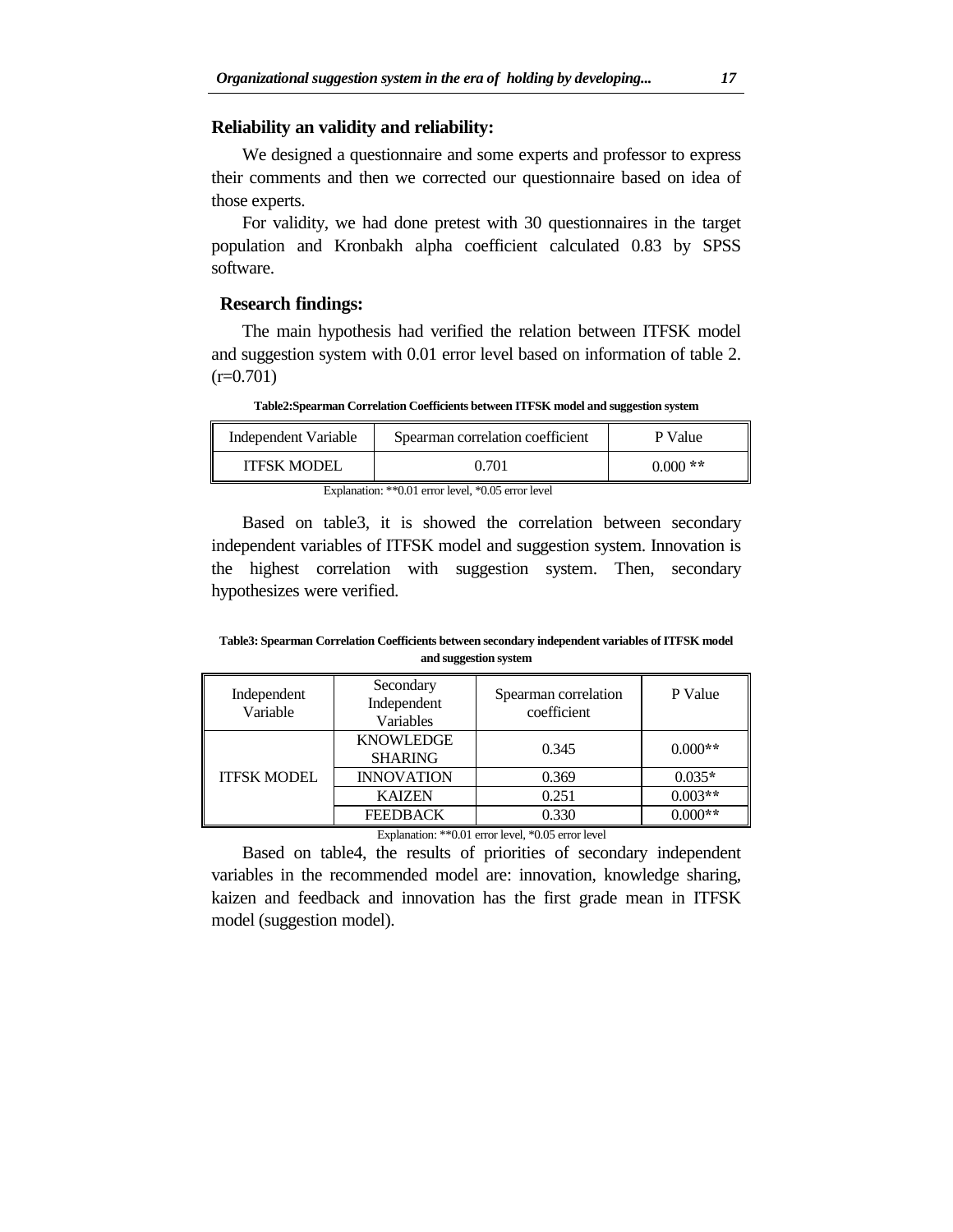| Independent<br><b>Variable</b> | <b>Secondary</b><br>Independent<br><b>Variables</b> | <b>Grade Mean</b> | <b>Grade</b> |
|--------------------------------|-----------------------------------------------------|-------------------|--------------|
| <b>ITFSK MODEL</b>             | <b>INNOVATION</b>                                   | 3.86              |              |
|                                | <b>KNOWLEDGE</b><br><b>SHARING</b>                  | 3.67              |              |
|                                | <b>KAIZEN</b>                                       | 3.66              |              |
|                                | <b>FEEDBACK</b>                                     | 3.34              |              |

**Table4: The result of Friedman test for priorities of ITFSK model indexes** 

Based on table5, significance of Friedman test for ITFSK model is lower than error level, we can conclude that significant difference is among grade mean of independent variables.

|                 | 140    |
|-----------------|--------|
| Chi-square test | 19.696 |
| DF              |        |
| Sig.            | .001   |

**Table5: The result of Friedman test for priorities of ITFSK model variables** 

#### **Conclusion and recommendation for future researches**

No matter how big or small the organization is, if the organization does not innovate, it will not be able to survive in competition. Organizations continuously need new knowledge. Knowledge creation have different forms such as new business, improved organizational processes and systems, new products and services.

Implementing new products and processes, as well as obtaining and creating new knowledge, is an undeniable requirement for market competition.

To implement sustainable innovation processes and skills requires that organizations continue to find, define and solve problems and implement sustainable solutions.

Innovations should indicate, and contribute to, the development and realization of environmentally and socially sustainable business strategies and practices. Research should be conducted to address many of the issues of innovation. In this paper we tried to develop an applied model for huge enterprises with variety of activities.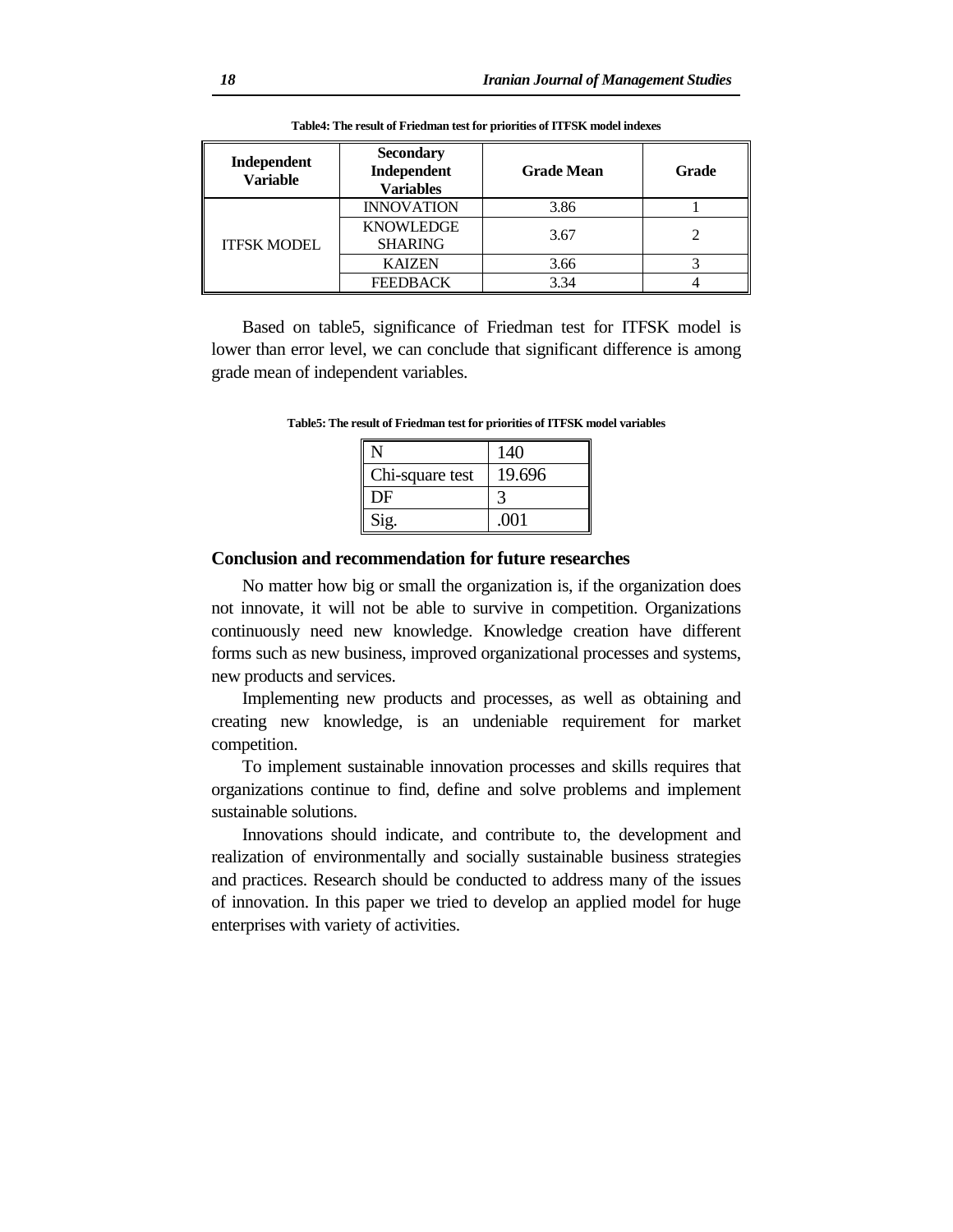The model *(ITFSK model)* is explained, it depend on the states of organizations and it is contingency model. The aim of the model is creation of an environment for innovation and creativity to attract personnel's ideas and management should consider those ideas and create kaizen in organizational activities. According the above model, suggestion system can result in kaizen and innovation in organization.

Also, we determine the indexes of ITFSK model such as innovation, knowledge sharing, kaizen and feedback system and the model was tested by Spearman correlation coefficient and Friedman testes and all of hypothesis are verified. This model was designed for holding with conglomerate structure and unrelated businesses such as Bonyad Ta avon.

We must ponder on further research into these issues if we are to remain competitive in a knowledge society. Research should be conducted to address many of the issues of innovation. How can suggestion system and innovation contribute to sustainable value creation in the new economy? What opportunities for advancing sustainability are provided by emerging new technology? What are the critical social system and cultural issues involved in turning suggestion system and innovation into a vital, dynamic, self-renewing learning system in support of sustainability?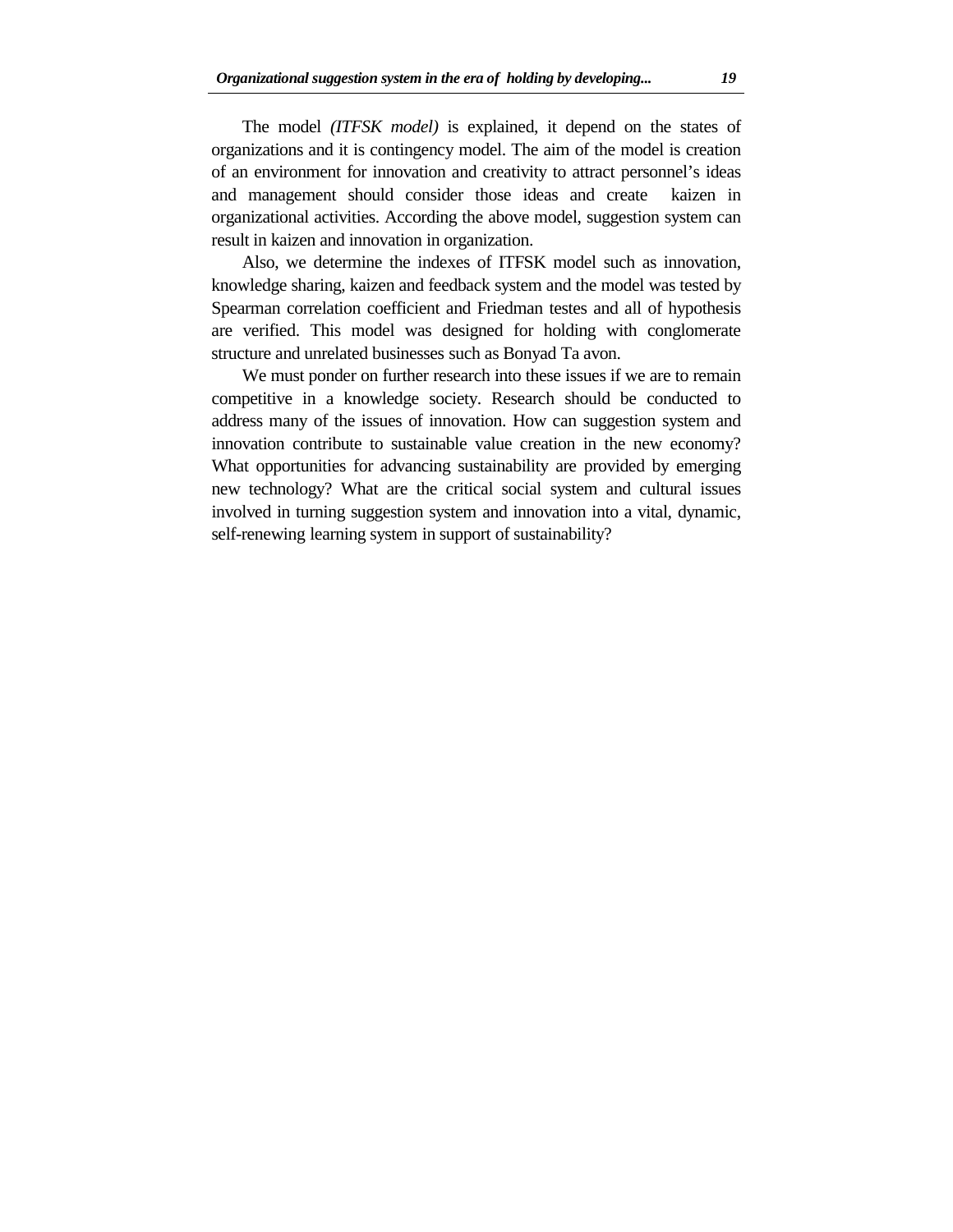## **References**

- 1. Amabile T.M. (1996), *"Assessing The Work Environment For Creativity"*, Academy of Management Journal, Vol. 39, No. 5, pp. 1154-1184.
- 2. Axtell, C. M., Holman, D. J., Unsworth, K. L., Wall, T. D., and Waterson, P. E. (2000), *"Shop floor innovation: facilitating the suggestion and implementation of ideas"*, Journal of Occupational and Organizational Psychology, Vol. 73, No. 3, pp. 265-285.
- 3. Basadur, M. and Gelade, G.A. (2006), *"The Role of Knowledge Management in the Innovation Process"*, Vol. 15, No. 1, Journal Compilation, Blackwell Publishing.
- 4. Bevan, N., and Earthy, J. (2001), *"Usability process improvement and capability assessment"*, Conference on Human Computer Interaction [online], Available www.usabilitynet.org/papers/Process\_improvement.pdf. [Accessed 5 June, 2006].
- 5. Bias, R. G. and Mayhew, D. J. (1994), *"Cost- justifying usability"*, Morgan Kaufmann Publishers.San Francisco.
- 6. Briggs, R.O. and De Vreede, G. I. (1997), "Meetings Of The Future: Enhancing Group
- 7. *Collaboration with Group Support Systems"*, Creativity and Innovation Management, Vol. 6, No. 2, pp. 106-116.
- 8. Brigges, R.O, Nunamaker, J.F, and Sprague, H.H. (1998), *"1001 Unanswered Research Questions in GSS"*, Journal Of Management Information Systems, Vol. 14, No. 3, pp. 3-21.
- 9. Carrier, C. (1998), *"Employee Creativity and Suggestion Programs: An emperical study"*, Creativity and Innovation Management, Vol. 7, No. 2, pp. 62-72.
- 10. Davenport T. H. and Prusak L., (1998), *"Working knowledge : How organisations manage what they know"*, Harvard Business Press, Boston.
- 11. Drucker, P. (1991), *"The discipline of innovation"*, In: Henry, J. and Walkner, D. (Ed.): Managing Innovation., London: Sage, 1991, pp. 9- 17.
- 12. Enkel, E., Gibbert, M., Makarevitch, A. and Vassiliadis, S. (2002), *"Innovation/knowledge creation, customer integration and entering*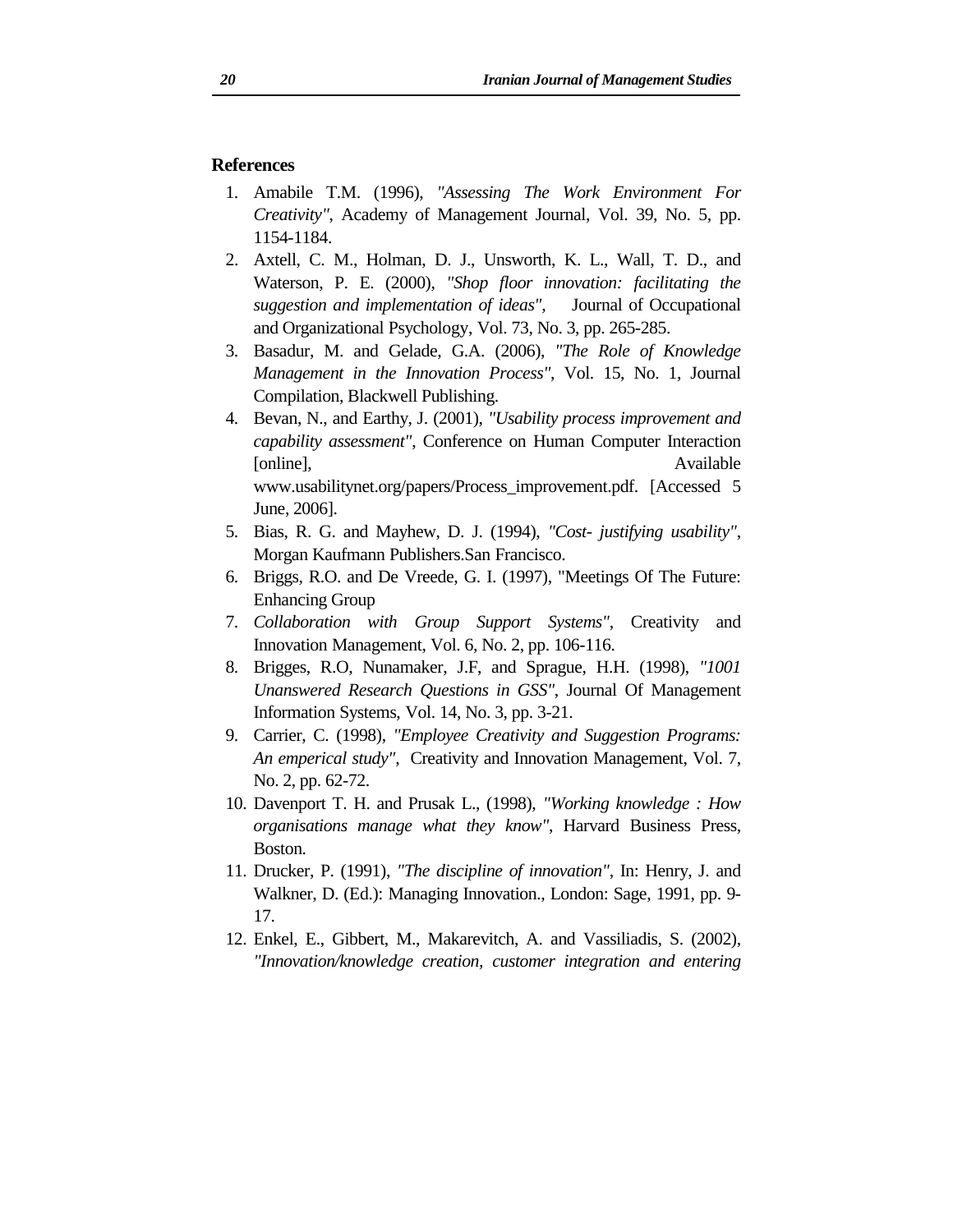*new ventures"*, Edited by Prof. Dr. AndreaBack and Prof. Dr. Georg von Krogh No 44, published as a discussion paper in July 2002.

- 13. Fairbank, J.F., and Williams, S.D. (2001), *"Motivating Creativity & Enhancing Innovation through Employee Suggestion System Technology"*, Creativity and Innovation Management, Vol. 10, No. 2, pp. 68-74.
- 14. Ford, C. (1996), *"A theory of individual creative action in multiple social domains"*, Academy of Management Review, Vol. 21, No. 4, pp. 1112-1142.
- 15. Frese, M., Eric, T., and Cees, J. D. (1999), *"Helping To Improve Suggestion Systems: Predictors Of Making Suggestions In Companies"*, Journal of Organizational Behavior, Vol. 20, No. 7, pp. 1139-1155.
- 16. Freel, M. S. (2003), "Sectoral patterns of small firm innovation, networking and proximity", Research Policy, No. 32, pp. 751-770.
- 17. Hartman, A. (2007), *"Overcoming resistance to innovation: the integration champion inconstruction"*, CIB TG58: Clients Driving Innovation Workshop, pp. 23-24.
- 18. Ohno,T. (1991), "kaizen la clé de la competitivité Japanese", Gestion, p. 70.
- 19. Krogh, G. von; Ichijo, K.; Nonaka, I. (2000), *"Enabling knowledge creation"*, Oxford University Press, New York.
- 20. Kuramaswamy, M., Love, P.E.D., Dulaimi, M. and Rahman, M. (2004), "Integrating procurement and operational innovations for construction industry development".
- 21. Metaxiotis, K. and Psarras, J. (2006), *"Analysing the value of knowledge management leading to innovation"*, Int. J. Knowledge Management Studies, Vol. 1, No. 1-2, pp. 79-89.
- 22. Miozzo M., Dewick P. (2002), "Building competitive advantage: innovation and corporate governance in European construction", Research Policy, Vol. 31, No. 6, pp. 989-1008(20).
- 23. Nam, C.H. and Tatum, C.B. (1997), *"Leaders and champions for construction innovation"*, Construction Management and Economics, Vol. 15, pp. 259-270
- 24. Nonaka, I. and Konno, N. (1998), *"The concept of 'ba': building foundation for knowledge creation"*, California Management Review, Vol. 40 No. 3, pp. 40-54.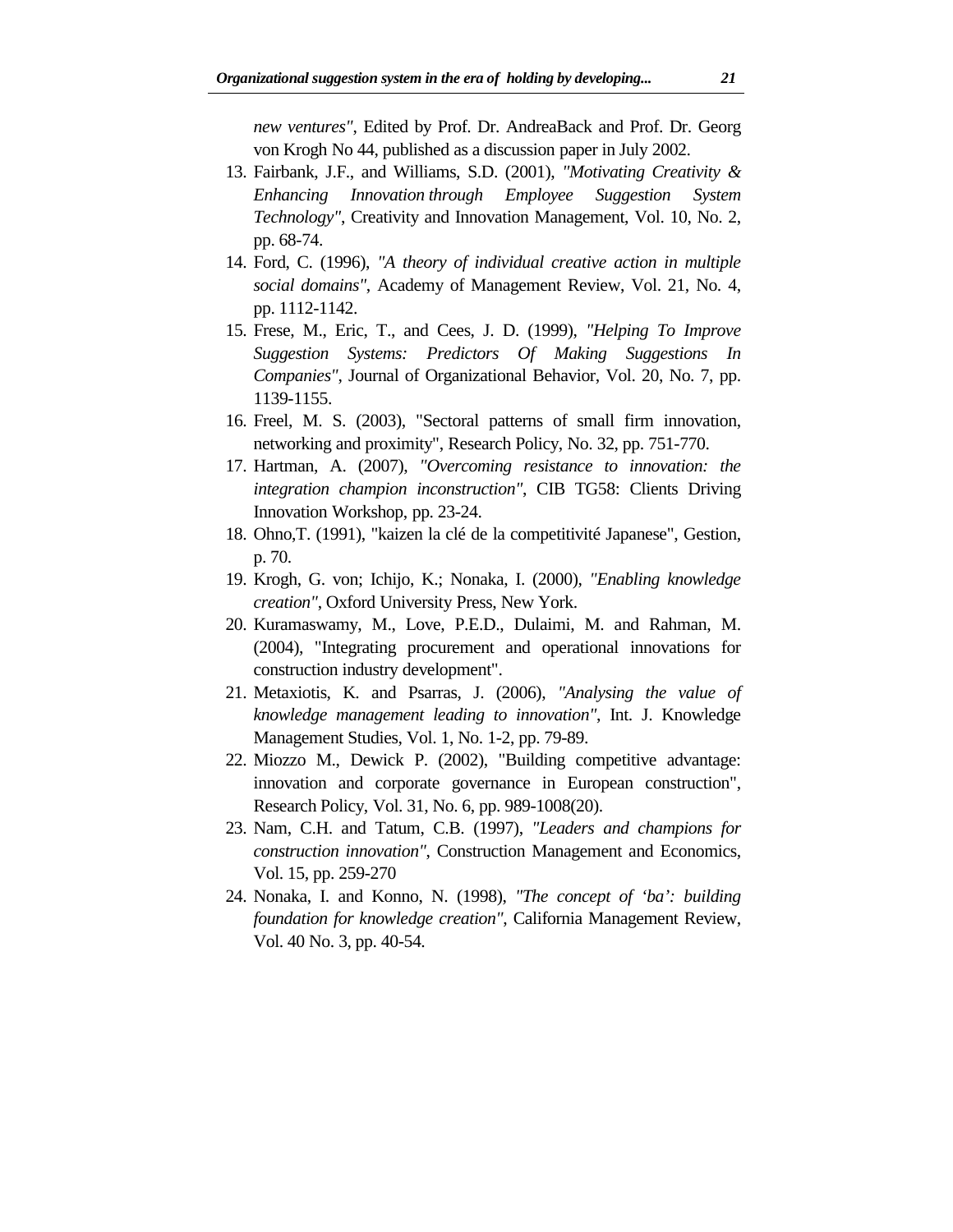- 25. Nonaka, I. and Takeuchi, H. (1995), *"The knowledge-creating company"*, Oxford University Press, New York, Oxford.
- 26. Oldham, G. R. and Cummings, A. (1996), *"Employee Creativity: Personal And Contextual factors at work"*, Academy of Management Journal, 39(3), 607 – 634.
- 27. Pluskowski, B. (2002), *"Dynamic knowledge systems"*, WHITE PAPER- 0602- 1 Imaginatik, [online], Available: www. imaginatik. Com [Accessed 5 June, 2006].
- 28. Pollard, D. (2006), *"How Knowledge Drives Innovation"*, http://blogs.salon.com/0002007/categories/businessInnovation/2006/1 0/17.html#a1677.
- 29. Păunescu, C., Purcărea, I., Pantea, C. (2008), "*Managing quality in organizations through performance management"*, Management & Marketing, vol. 3, No. 1, pp. 105-116
- 30. Popadiuk, S. and Choo, W.C. (2006), *"Innovation and knowledge creation: How are these concepts related?",* International Journal of Information Management, Vol. 26 pp. 302-312.
- 31. Recht, R., and Wilderom, C. (1998), *"Kaizen and culture: on the transferability of Japanese suggestion systems"*, international business review, Vol. 7, No. 1, 7-22.
- 32. Scott, S. G., Bruce, R. A. (1994), *"Determinants of innovative vehavior: A path model of individual innovation in the workplace"*, Academy of Management Journal, Vol. 37, No. 3, pp. 580-607.
- 33. Slaughter, E. S. (1998), *"Models of construction innovation"*, Journal of Construction Engineering and Management, No. 124, pp. 226-231.
- 34. Stenmark, D. (2000), *"Company-wide brainstorming: next generation suggestion systems?"*, Proceedings of IRIS 23, Laboratorium for Interaction Technology, University of Trollhättan Uddevalla, [online], available:www.viktoria.se/results/result\_files/141.pdf [Accessed 5 June, 2006].
- 35. Szmytkowski, D. (2005), "*Innovation definition comparative assessment"*, (EU), DRAFT developed under GNU, free Documentation Licence, Brussels.
- 36. Turrell, M. (2002), *"Idea management and the suggestion box"*, WHITE PAPER - 0802- 1 © Imaginatik, [online], Available www.imaginatik.Com [Accessed 5 June, 2006].